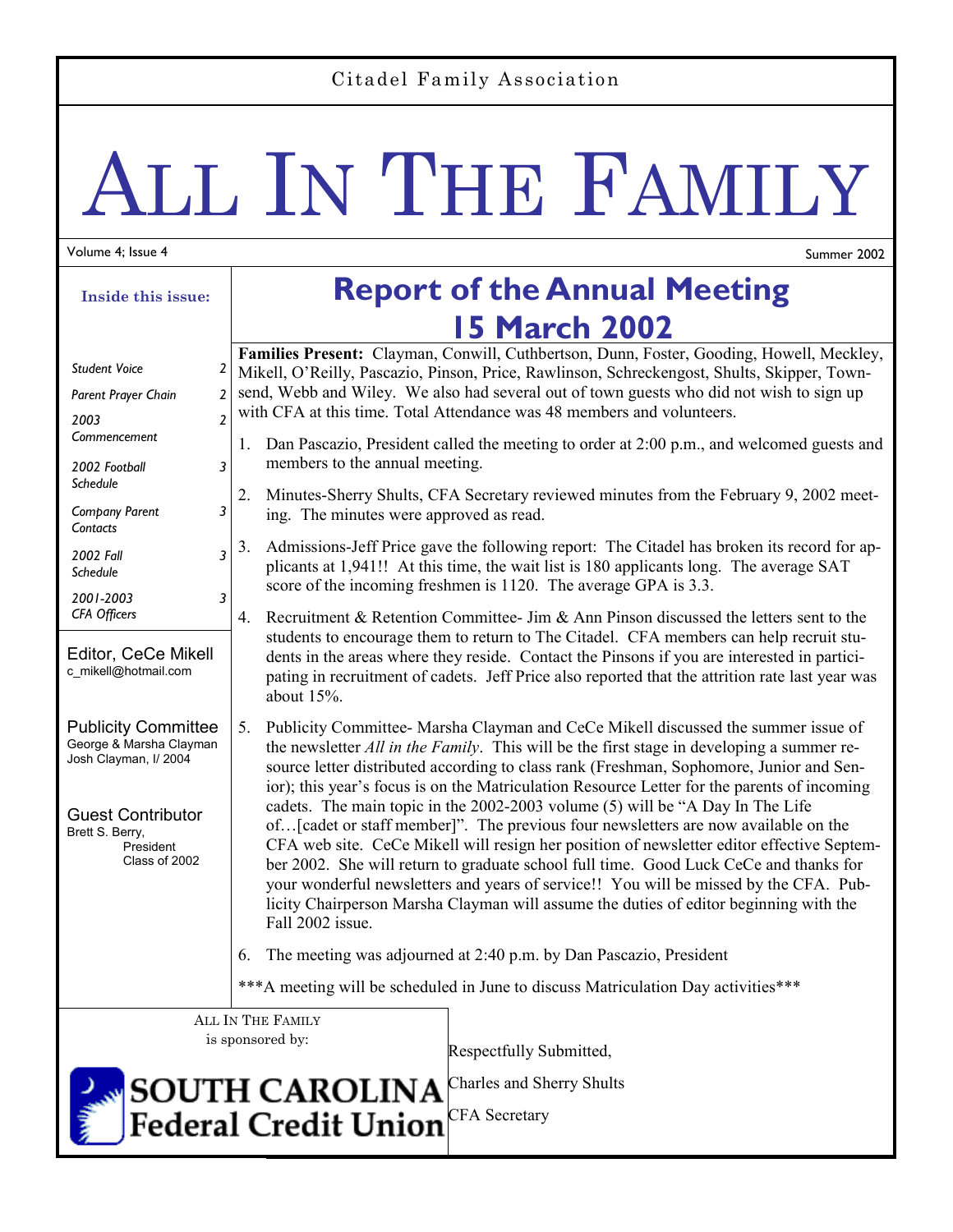### **Dear Parents**

 There is nothing that can be said to accurately express the appreciation and gratitude felt by all the rising seniors of the Class of 2003. None of this would have been possible without your love and support. THANK YOU!! All of the sacrifices you have made and all the encouragement you have given over these three years is a testament to your love and devotion; nothing can ever replace that. The friends, the accomplishments, and their present and future livelihood they owe in part to you. Your cadets will learn all of this, if they do not know already. Please know and understand how much they will appreciate you now, and more later. You have given us the life we live; we live everyday to make you proud.

 As members of the Class of 2003 assume the responsibilities that accompany their new positions as leaders of the South Carolina Corps of Cadets, continue doing what you have always done so well: be supportive and encouraging. They need you now as much as ever.

With Great Appreciation, Cadet Brett S. Berry President, Class of 2002

## **Barracks Update**

Friday, April 26, 2002, was a momentous Friday on campus as it saw the Groudbreaking Ceremony for the rebuilding of Padgett Thomas Barracks. United States Senators Fritz Hollings ('42) of South Carolina and Daniel Inouye of Hawaii were honored guests at the 2 p.m. groundbreaking ceremony for the building of the new Padgett-Thomas Barracks.



L-R: Davis and Floyd President Emmett I. Davis ('50), Sen. Hollings ('42), Sen. Inouye, Citadel President Maj. Gen. John S. Grinalds, S.C. Comptroller General James A. Lander, Board of Visitors Chairman Col. Leonard C. Fulghum ('51), Regimental Commander Cadet Bobby J. Cox; and Alumni Association President Ernest B. Long ('73).

*Photograph by Russell K. Pace, The Citadel* 

### **Family Association Prayer Chain**

 New in 2000 and open to parents of all faiths, the Citadel Family Association Parents' Prayer Chain is a wonderful way

for parents to come together, share their faith, and provide or ask for spiritual guidance for their cadets.

 To join the list, go to http://www.citadelprayerchain.org and submit your email address to join the list. To submit a prayer request, email Dorothy Skipper at skipfam@aol.com.

 In the past two years, we have prayed for injured athletes, rides home, support during midterms and finals, tolerance in times of international crisis, and thanked each other, spiritual leaders, and our faith for providing what our cadets need everyday and in special situations.

### **2003 Cadet Commencement**

It's never too early to begin planning for Commencement Weekend. Yes, I said "weekend." Commencement exercises for the Class of 2003 will occur in McAlister Field House on Saturday, May 10, 2003.

Usually Commencement Weekend activities run from Thursday until Saturday (the day of Commencement). These days are filled with various awards ceremonies, drill competitions, and dress parades. The Summerall Guards perform and Major General and Mrs. Grinalds always host a garden party for the graduating seniors and their families. Other important activities include the annual Baccalaureate Service in Summerall Chapel and commissioning ceremonies conducted by each branch of service.

Past Commencement addresses at The Citadel have been delivered by author Pat Conroy, '67, SC Governor Jim Hodges, and most recently, US Senator John McCain

Important things to know about Citadel Commencement:

- Admission to the event is by ticket only. Each cadet receives 10 admission tickets for family and friends. Reserved seating only.
- Commencement Information Booklets are usually mailed to parents/guardians of graduating cadets at the end of March/first of April.
- Handicapped seating and signing for the hearing impaired is available.
- Commencement announcements and other accessories will be available after January 2003. You may contact The Citadel's Gift Shop at (843) 953-5110 for additional information.

Use this information to make your plans now to attend the 2003 Citadel Commencement Exercises!

The official schedule of activities has not yet been finalized; however,for more information, contact the Office of the Provost at 843-953-5007.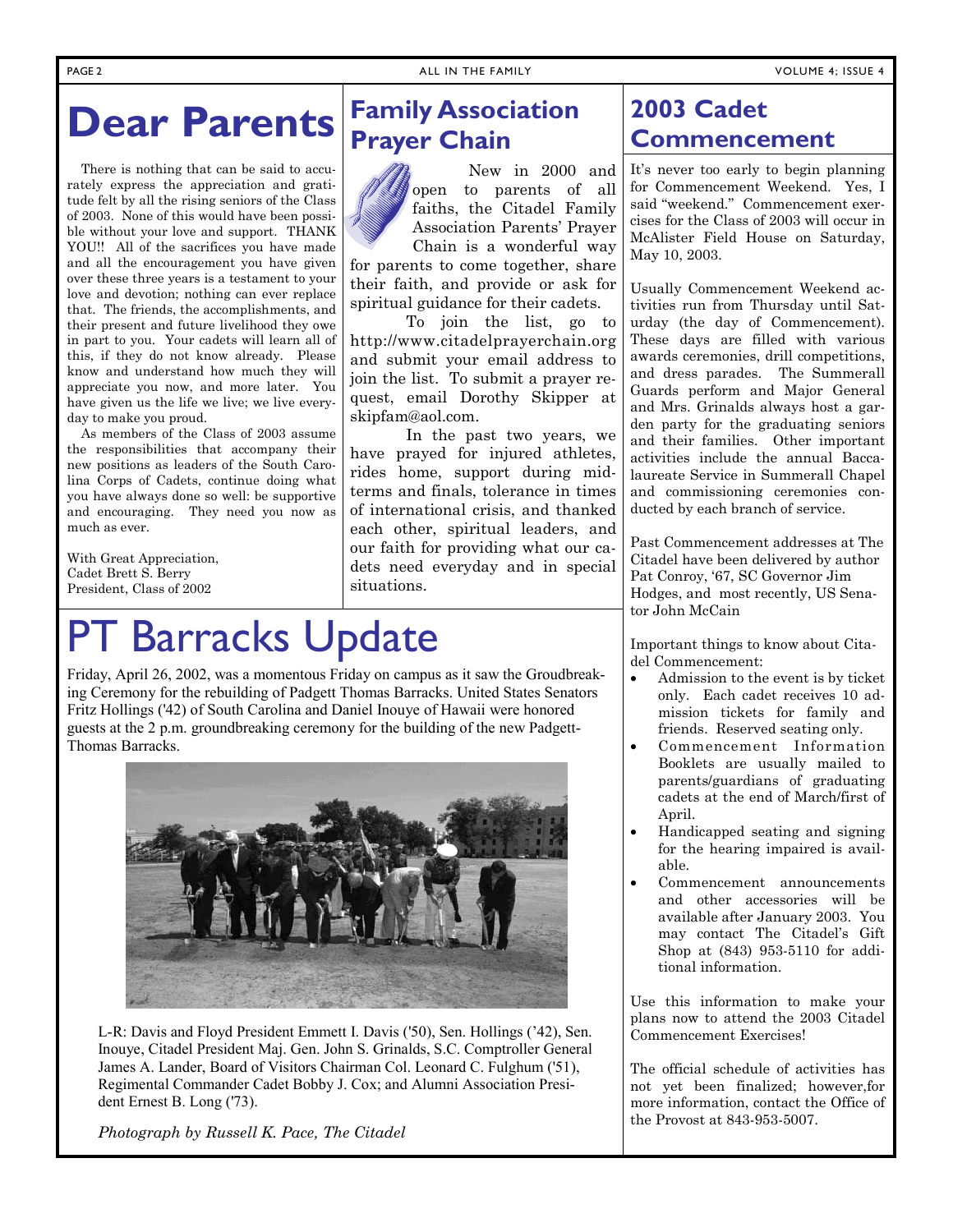# **Fall Calendar CFA Phone List 2002 Football**

Alpha—Brian & Dianne Cahill 2004 / 803-865-2395 Bravo—Mike & Linda Shute 2004 / 856-935-9127 Charlie—Frankie & Shirley Cook 2003 / 803-791-1860 Delta—Stan & Dianne Townsend 2003 / 843-881-6590 PB—Chris Lynn 2004 / 864-573-8900 Echo—Gene & Leslie Skibitsky 2003 / 207-562-7095 F Troop—Ed & Cindy Piper 2004 / 910-455-6942 Golf—Jim & Lynda Dunn 2003 / 843-795-8889 Hotel—Richard & Brenda Conwill 2003 / 904-292-0656 Band—Bill & Cydney Kastner 2006 / 843-781-4251 India—Ben & Carol Salvatini 2004 / 843-875-3709 Kilo—Jack & Dorothy Skipper 2003 / 803-366-0665 Lima—Bob and Clare Jones 2005 / 864-288-9405 Mike—Dan & Paula Cannon 2003 / 352-694-5449 Nov.—Charles & Ann Lawson 2003 / 864-226-1566 Oscar—John & Mary Braeunig 2004 / 864-250-9032 Romeo—Randy & Elaine Cuthbertson 2005 / 843-579-0415 Tango—Teresa & Finbar O'Reilly

| 9/07                                    | $7:00~\text{pm}$<br>at Louisiana St. Univ.                                          |
|-----------------------------------------|-------------------------------------------------------------------------------------|
| 9/14                                    | $2:00$ pm<br>Delaware                                                               |
| 9/21                                    | $2:00~\mathrm{pm}$<br>Western Carolina<br>The Citadel Brigadier Foun-<br>dation Day |
| 9/28                                    | TBA<br>at Appalachian State                                                         |
| 10/5                                    | TBA<br>at Wyoming                                                                   |
| 10/12                                   | $2:00$ pm<br>East Tennessee State<br>Parents' Day                                   |
| 10/19                                   | <b>TBA</b><br>at Furman University                                                  |
| 10/26                                   | 2:00 pm<br>Georgia Southern                                                         |
| 11/2                                    | <b>TBA</b><br>at Wofford                                                            |
| 11/9                                    | $2:00~\rm{pm}$<br>UT-Chattanooga<br>Homecoming                                      |
| 11/16                                   | TBA<br>at VMI<br>The Military Classic of the<br>South (in Charlotte, NC)            |
| 11/21                                   | $7:00 \text{ pm}$<br>Charleston Southern<br>Internet Broadcast 6:00 pm              |
| Updated schedule and ticket information |                                                                                     |



| 8/5         | NOTIFIED freshman athletes<br>report |
|-------------|--------------------------------------|
| 8/17        | Class of '06 reports                 |
| 8/19        | Class of '06 Swearing In             |
| 8/25        | Corps of Cadets reports              |
| 8/27        | Freshman Convocation                 |
| 8/28        | Classes Begin                        |
| 9/2         | Labor Day—classes held               |
| 10/11-13    | Parents' Weekend                     |
| 11/5        | Election Day-no classes              |
| $11/8 - 10$ | Homecoming Weekend                   |
| 11/11       | Spring Registration                  |
|             | 11/22-12/1 Thanksgiving Furlough     |
| 12/11-17    | Final Exams                          |
|             | 12/17-1/12 Holiday Furlough          |
| 1/15        | Classes Begin                        |
|             |                                      |

\*based on the schedule posted on The Citadel's web site at www.citadel.edu/cgibin/calnet.pl.

### **The 2001-2003 Citadel Family Association Officers**

available at http://citadelsports.com

#### **Chairperson**

Daniel and Kathy Pascazio 202 Sheffield Lane Summerville, SC 29485 843-873-8965 (H) dpascazio@sdkc.com danielvpascazio@aol.com Cadet: Nick Pascazio Alpha 2002

843-762-3685



#### **Vice Chairperson**  Jerry and Cindy Wiley

710 West Nuzum Street Fruitland, FL 34731-2054 352-787-8814 (H) jwiley1234@earthlink.net Cadet: Robert Wiley F-Troop 2002



#### **Secretary**

Charles and Sherry Shults 111 Natalia Lane Lexington, SC 29072 803-957-6162 (H) CSshults@msn.com sshults@scheart.com Cadet: Dallas Shults November 2003